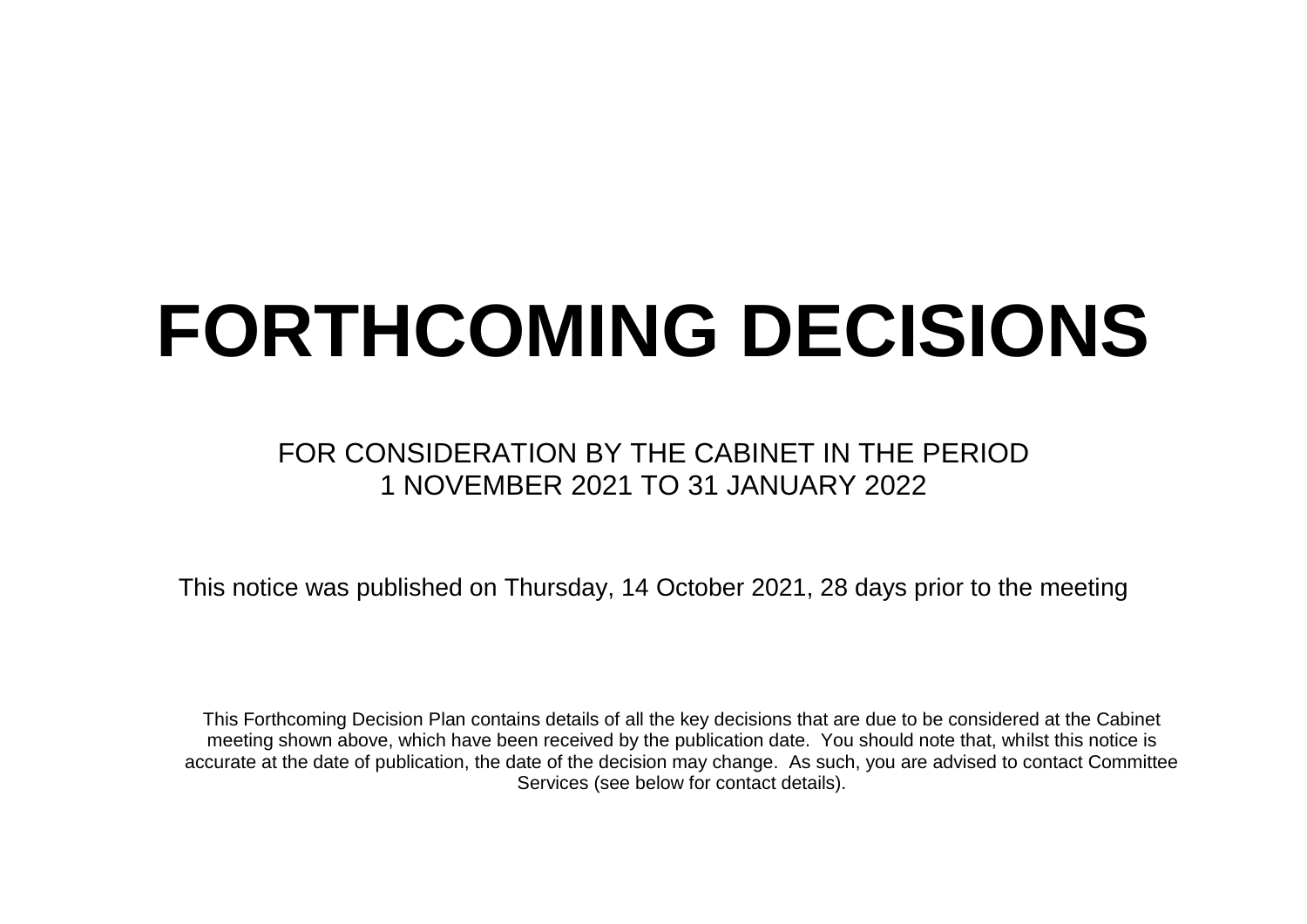A Key Decision is any decision:

- (a) Relating to the approval of or variation to the council's budget or policy framework which is reserved in the council's constitution for determination by full council on a recommendation from cabinet; or
- (b) Which involves the incurring of expenditure, or the making of savings, by the Council which are anticipated to be in excess of £300,000 with the exception of items previously included in the relevant approved budget;
- (c) Where the Council is entering into a contractual obligation with a value in excess of £500,000; or
- (d) For the acquisition or disposal of land or property with a value of over £500,000; or
- (e) Which is likely to be significant in terms of its effect on communities living or working in an area comprising two or more wards in the council's area.

When making key decisions, the Cabinet will consider a report on each item which, unless the matter is to be considered in private, will be available for inspection at the Council's offices, or on its website, at least five clear working days before the meeting. Copies of the report and background papers (provided not private) will be available at the time the report is made public on the Council's website or at the Council's offices.

If you would like further information on any of the items shown in this Forthcoming Decisions plan; such as copies or extracts of any report or background paper, or if you would like a copy of the Forthcoming Decisions plan, contact the Committee Services team by email at [committee@folkestone-hythe.gov.uk](mailto:committee@folkestone-hythe.gov.uk) or by telephone on 01303 853000. A copy of the Forthcoming Decisions plan is also available on the Council's website (www.folkestone-hythe.gov.uk).

All meetings<sup>\*</sup> are open to the public, unless the subject matter is such that the Local Government Act 1972 (as amended) allows the matter to be considered in private. For information about attending meetings, please contact Jemma West, Committee Services Specialist, on 01303 853369.

\*When a key decision is taken by an individual Cabinet Member or officer acting under delegated authority there is no requirement for that decision to be taken in public, and the event, time and place at which the decision is taken does not constitute a meeting under the terms of the Local Government Acts.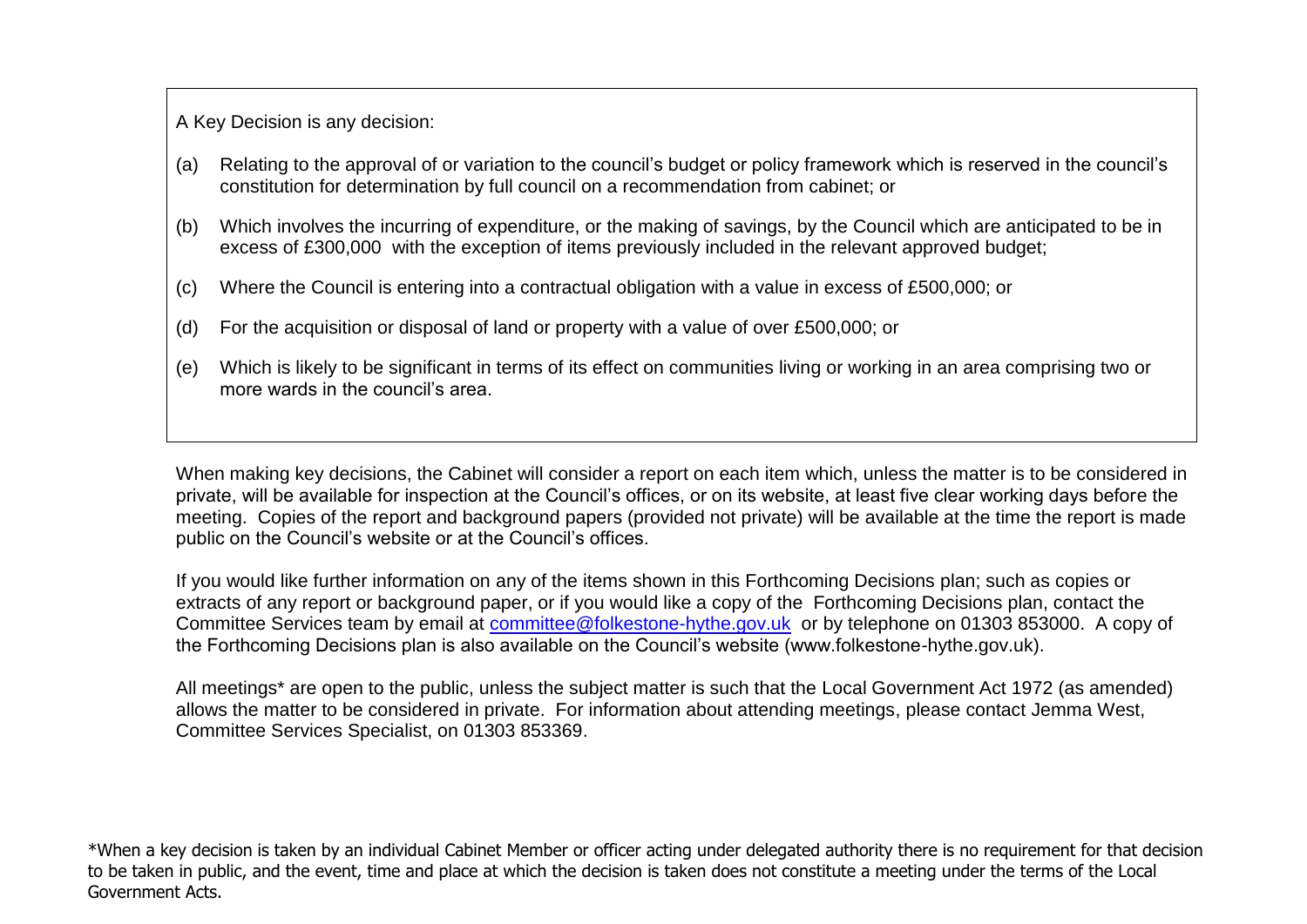## **THE CABINET**

| <b>Cabinet Member</b>                   | <b>Cabinet Members Portfolios</b>                                                |
|-----------------------------------------|----------------------------------------------------------------------------------|
| <b>Councillor David Monk</b>            | Leader of the Council                                                            |
| <b>Councillor Mrs Jenny Hollingsbee</b> | Deputy Leader of the Council and Cabinet Member for Communities                  |
| <b>Councillor John Collier</b>          | Cabinet Member for Property Management and Grounds Maintenance                   |
| <b>Councillor David Godfrey</b>         | Cabinet Member for Housing, Transport and Special Projects                       |
| <b>Councillor Stuart Peall</b>          | Cabinet Member for Enforcement, Regulatory Services, Waste & Building<br>Control |
| <b>Councillor David Wimble</b>          | Cabinet Member for the District Economy                                          |
| <b>Councillor Tim Prater</b>            | Cabinet Member for Revenues & Benefits, Anti-Fraud and Corruption                |
| <b>Councillor Lesley Whybrow</b>        | Cabinet Member for the Environment                                               |
| <b>Councillor Ray Field</b>             | <b>Cabinet Member for Digital Transformation</b>                                 |

## **CORPORATE LEADERSHIP TEAM**

| <b>Name</b>               | <b>Job Title</b>                               |
|---------------------------|------------------------------------------------|
| Dr Susan Priest           | <b>Chief Executive</b>                         |
| <b>Charlotte Spendley</b> | S151 Officer and Director - Corporate Services |
| Andy Blaszkowicz          | Director - Housing & Operations                |
| Ewan Green                | Director - Place                               |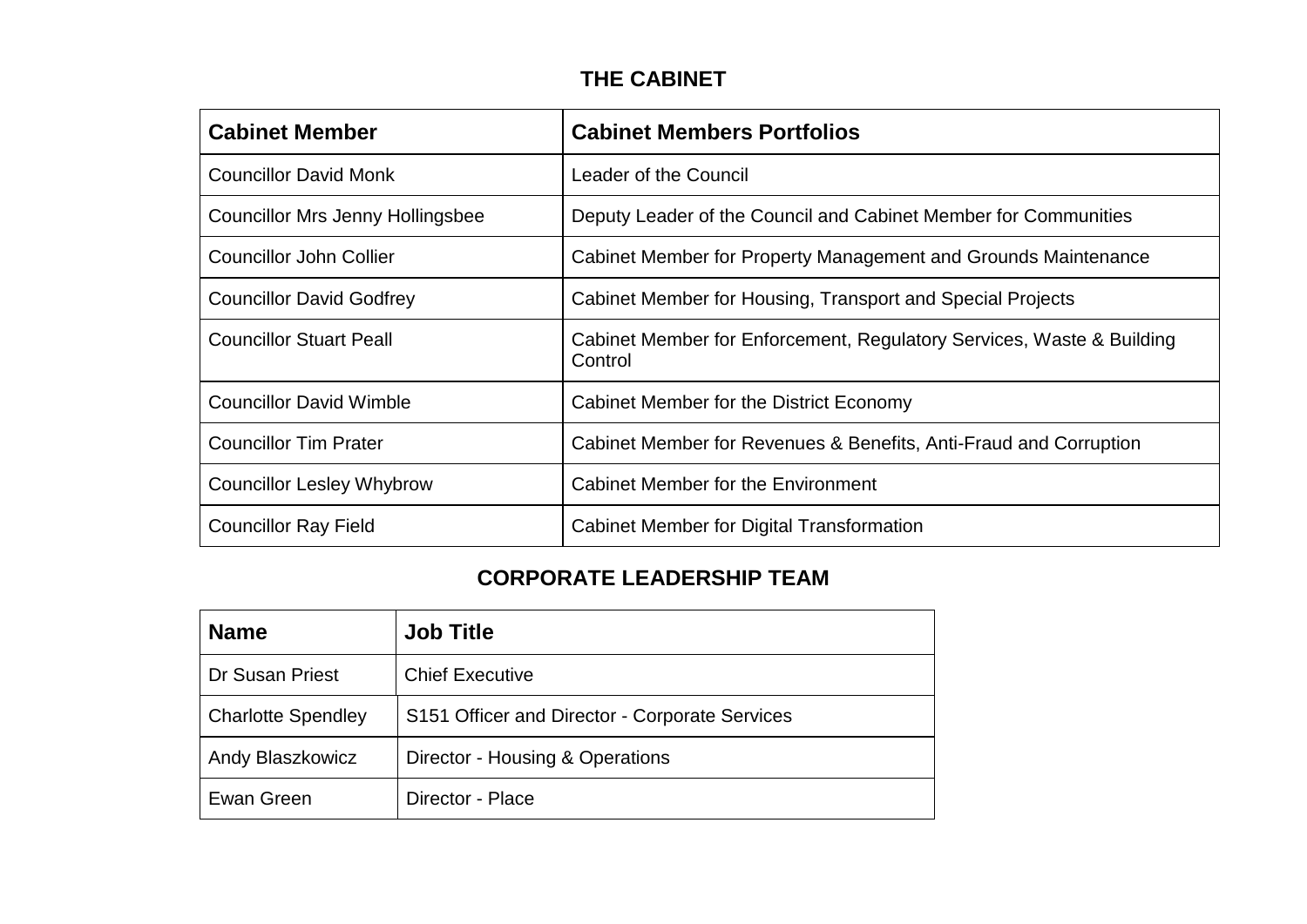| Decision Item /<br><b>Report Heading</b>                                                             | <b>Item /Report Summary</b>                                                                                                                                                                                                                                                                                                                | <b>Key</b><br>Decision? Class: | <b>Exemption</b><br><b>Fully/Part/Open</b> | <b>Contact Officer</b>                                                                                             | <b>Cabinet Portfolio</b>                                      |  |  |  |  |
|------------------------------------------------------------------------------------------------------|--------------------------------------------------------------------------------------------------------------------------------------------------------------------------------------------------------------------------------------------------------------------------------------------------------------------------------------------|--------------------------------|--------------------------------------------|--------------------------------------------------------------------------------------------------------------------|---------------------------------------------------------------|--|--|--|--|
| <b>November</b>                                                                                      |                                                                                                                                                                                                                                                                                                                                            |                                |                                            |                                                                                                                    |                                                               |  |  |  |  |
| 2020-21 Annual<br><b>Equality Report</b>                                                             | The Equality Act 2010 places a<br>statutory duty on the council to<br>prepare and publish information<br>annually to demonstrate<br>compliance with the Public Sector<br><b>Equality Duty. The draft Equality</b><br>& Diversity Annual Report<br>covering the 2020-21 year will<br>therefore presented for<br>consideration and approval. | <b>No</b>                      | Open                                       | Gavin Edwards,<br>Performance and<br>Improvement<br><b>Specialist</b><br>gavin.edwards@folke<br>stone-hythe.gov.uk | Deputy Leader and<br><b>Cabinet Member for</b><br>Communities |  |  |  |  |
| <b>General Fund</b><br>Revenue Qtr 2<br><b>Budget Monitoring</b>                                     | This monitoring report provides a<br>projection of the end of year<br>financial position of the General<br>Fund revenue budget, based on<br>expenditure to the 31 August<br>2021.                                                                                                                                                          | No                             | Open                                       | Cheryl Ireland, Chief<br><b>Financial Services</b><br>Officer<br>cheryl.ireland@folkest<br>one-hythe.gov.uk        | Leader of the Council                                         |  |  |  |  |
| Key Performance<br>Indicators review<br>21/22 and Half Year<br>performance report<br>$(Q1$ and $Q2)$ | This report sets out a sets out<br>performance data for the first two<br>quarters of the 2021/22 year<br>against key performance<br>indicators arising from the<br>Council's Corporate Action Plan.                                                                                                                                        | <b>No</b>                      | Open                                       | Charlotte Spendley,<br>Director of Corporate<br><b>Services</b><br>charlotte.spendley@fo<br>Ikestone-hythe.gov.uk  | Leader of the Council                                         |  |  |  |  |
| General Fund Capital<br>Qtr 2 budget<br>monitoring                                                   | This monitoring report provides a<br>projection of the end of financial<br>year position of the General Fund                                                                                                                                                                                                                               | <b>No</b>                      | Open                                       | Lee Walker, Capital<br>and Treasury Senior<br>Specialist                                                           | Leader of the Council                                         |  |  |  |  |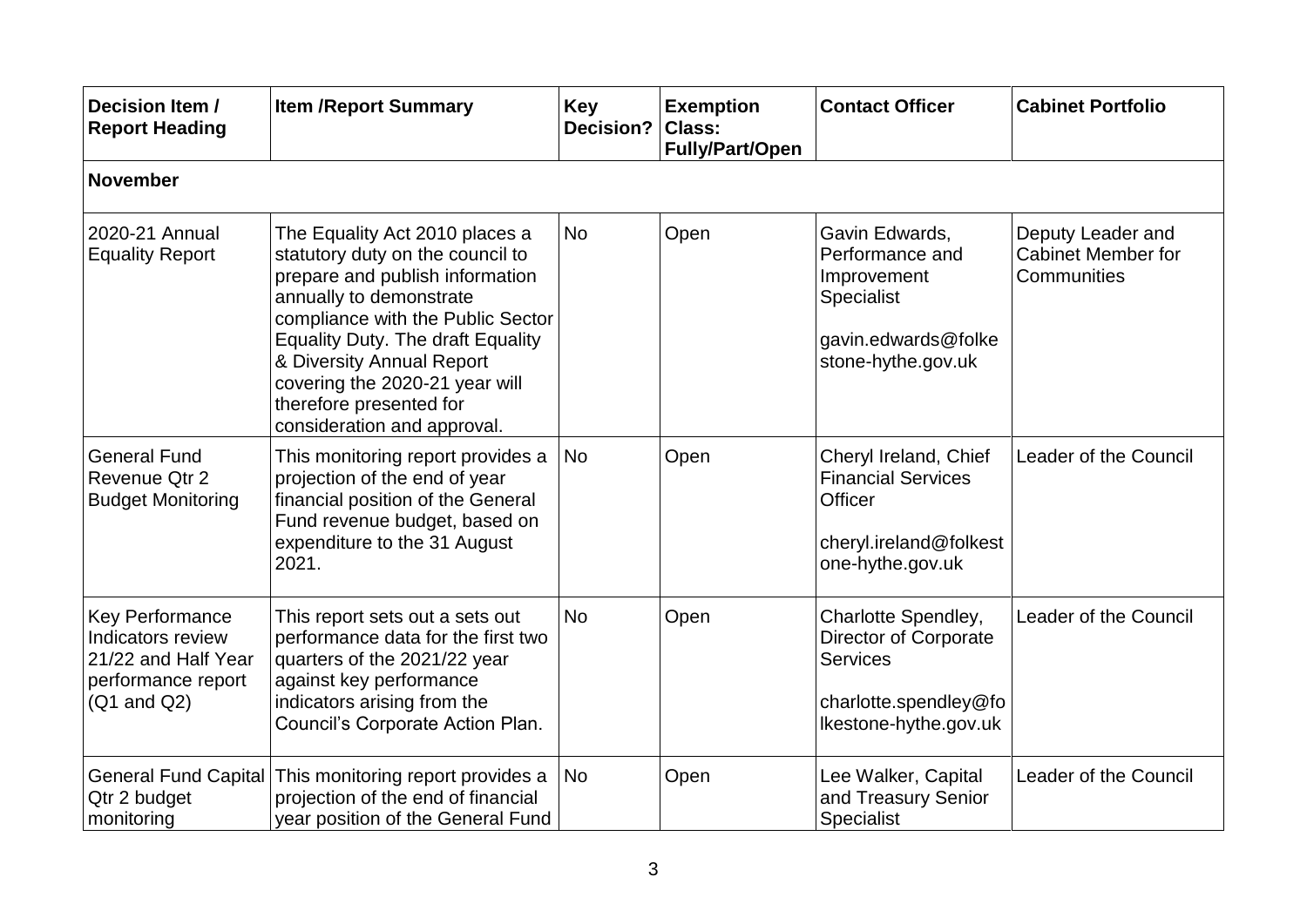| Decision Item /<br><b>Report Heading</b>                                       | <b>Item /Report Summary</b>                                                                                                                                                                                                                                  | <b>Key</b><br><b>Decision?</b> | <b>Exemption</b><br><b>Class:</b><br><b>Fully/Part/Open</b> | <b>Contact Officer</b>                                                                                             | <b>Cabinet Portfolio</b>                                                                         |
|--------------------------------------------------------------------------------|--------------------------------------------------------------------------------------------------------------------------------------------------------------------------------------------------------------------------------------------------------------|--------------------------------|-------------------------------------------------------------|--------------------------------------------------------------------------------------------------------------------|--------------------------------------------------------------------------------------------------|
|                                                                                | capital programme based on<br>expenditure to 31 August 2021                                                                                                                                                                                                  |                                |                                                             | lee.walker@folkeston<br>e-hythe.gov.uk                                                                             |                                                                                                  |
| <b>HRA Revenue &amp;</b><br>Capital Qtr 2 budget<br>monitoring                 | This monitoring report provides a<br>projection of the end of financial year<br>position for the Housing Revenue<br>Account (HRA) revenue expenditure<br>and HRA capital programme based<br>on net expenditure to 31 August<br>2021                          | <b>No</b>                      | Open                                                        | Cheryl Ireland, Chief<br><b>Financial Services</b><br>Officer<br>cheryl.ireland@folkest<br>one-hythe.gov.uk        | <b>Leader of the Council</b>                                                                     |
| <b>Medium Term</b><br><b>Financial Strategy</b><br>2022/23 to 2025/26          | This report puts the financial<br>perspective on the Council's<br>Corporate Plan activities, expressing<br>the aims and objectives of various<br>plans and strategies in financial<br>terms over the four year period<br>ending 31 <sup>st</sup> March 2026. | Yes                            | Open                                                        | Cheryl Ireland, Chief<br><b>Financial Services</b><br><b>Officer</b><br>cheryl.ireland@folkest<br>one-hythe.gov.uk | Leader of the Council                                                                            |
| <b>District Owned Street</b><br><b>Lighting-Proposed</b><br><b>LED Upgrade</b> | This report details the potential<br>issues arising through forced<br>maintenance changes to the<br>council's street lighting stock and<br>proposes the most cost effective<br>long term management of the<br>assets.                                        | Yes                            | Open                                                        | Fred Miller,<br><b>Transportation Lead</b><br>Specialist<br>fred.miller@folkestone<br>-hythe.gov.uk                | <b>Cabinet Member for</b><br>Housing and special<br>projects                                     |
| Folkestone<br><b>Community Works:</b><br>HRA project proposal                  | The council is seeking to use<br><b>Housing Revenue Account</b><br>funding as match for the ESF<br>funding available through the                                                                                                                             | Yes                            | Open                                                        | Kate Wilson,<br>Programme Manager<br>- Folkestone<br><b>Community Works</b>                                        | <b>Cabinet Member for</b><br>Housing and special<br>projects, Cabinet<br>Member for the District |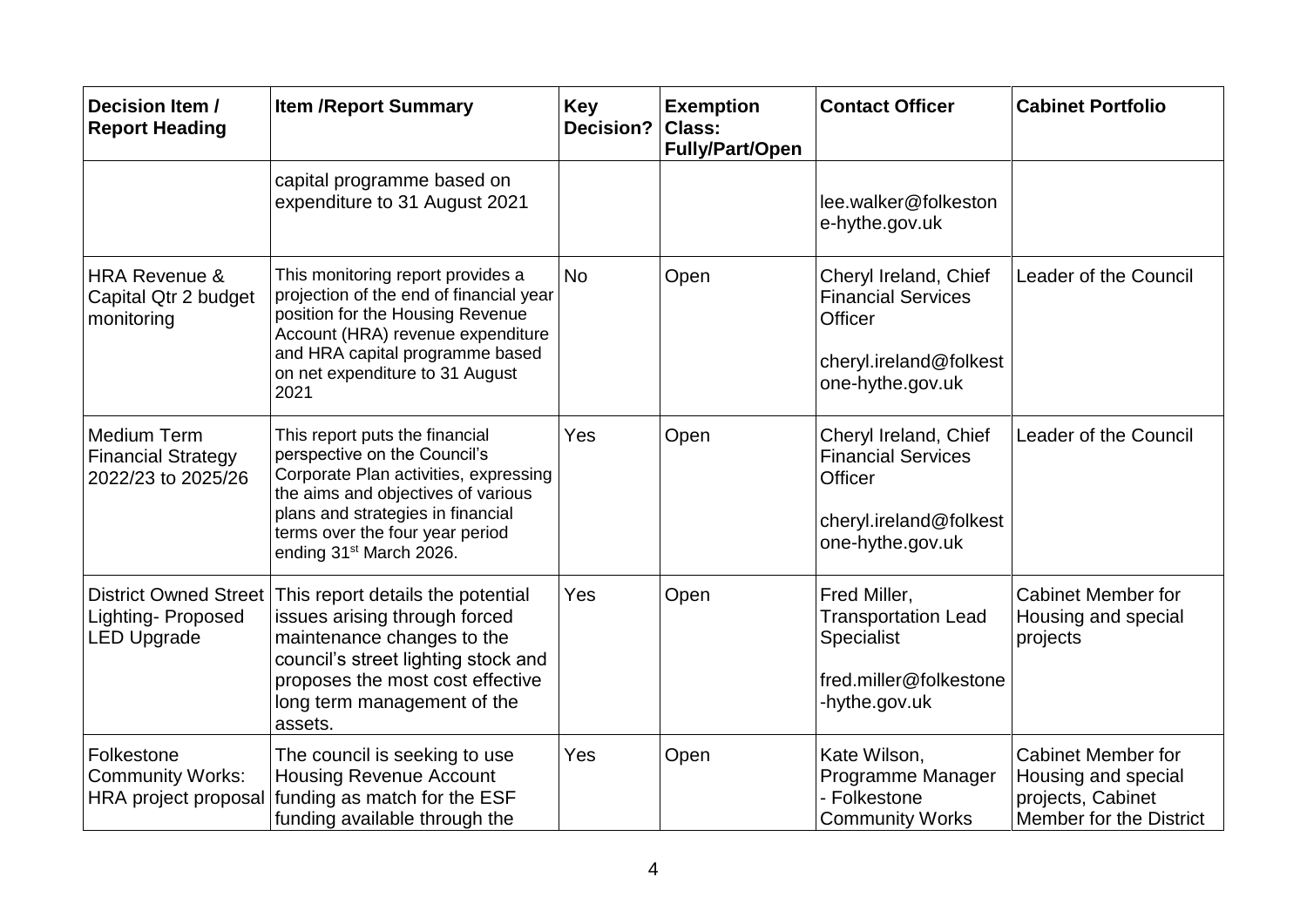| Decision Item /<br><b>Report Heading</b> | <b>Item /Report Summary</b>                                                                                                                                                                                                                                                                                                                                                                                                     | <b>Key</b><br><b>Decision?</b> | <b>Exemption</b><br>Class:<br><b>Fully/Part/Open</b> | <b>Contact Officer</b>                                                                                                                 | <b>Cabinet Portfolio</b>                                      |
|------------------------------------------|---------------------------------------------------------------------------------------------------------------------------------------------------------------------------------------------------------------------------------------------------------------------------------------------------------------------------------------------------------------------------------------------------------------------------------|--------------------------------|------------------------------------------------------|----------------------------------------------------------------------------------------------------------------------------------------|---------------------------------------------------------------|
|                                          | <b>Folkestone Community Works</b><br>CLLD programme to provide<br>employability support for FHDC<br>housing tenants on their journey<br>into employment.                                                                                                                                                                                                                                                                        |                                |                                                      | <b>CLLD Programme</b><br>Kate.wilson@folkesto<br>ne-hythe.gov.uk                                                                       | Economy                                                       |
| Queen's Green<br>Canopy                  | This report sets out the different<br>approaches the Council could<br>take to take part in a nationwide<br>tree planting campaign, known as<br>The Queen's Green Canopy. The<br>purpose of this campaign is to<br>mark the occasion of the Queen's<br>Platinum Jubilee that takes place<br>next year. It seeks approval for<br>the proposed Donated Memorial<br>Tree Policy.                                                    | <b>No</b>                      | Open                                                 | Adrian Tofts, Strategy,<br>Policy & Performance<br><b>Lead Specialist</b><br>adrian.tofts@folkeston<br>e-hythe.gov.uk                  | Cabinet Member for the<br>Environment                         |
| <b>Safeguarding Policy</b>               | The Council has a statutory duty<br>to ensure that children, young<br>people and vulnerable adults are<br>safeguarded. The Council has a<br>Safeguarding policy that is<br>refreshed on a 2 yearly basis.<br>The last refresh was carried out<br>in Autumn 2019 and the policy<br>now requires an update. This<br>report introduces the revised<br>policy and includes information<br>on new duties and changes to<br>practice. | <b>No</b>                      | Open                                                 | Jyotsna Leney,<br>Health, Wellbeing and<br><b>Partnership Senior</b><br><b>Specialist</b><br>jyotsna.leney@folkest<br>one-hythe.gov.uk | Deputy Leader and<br><b>Cabinet Member for</b><br>Communities |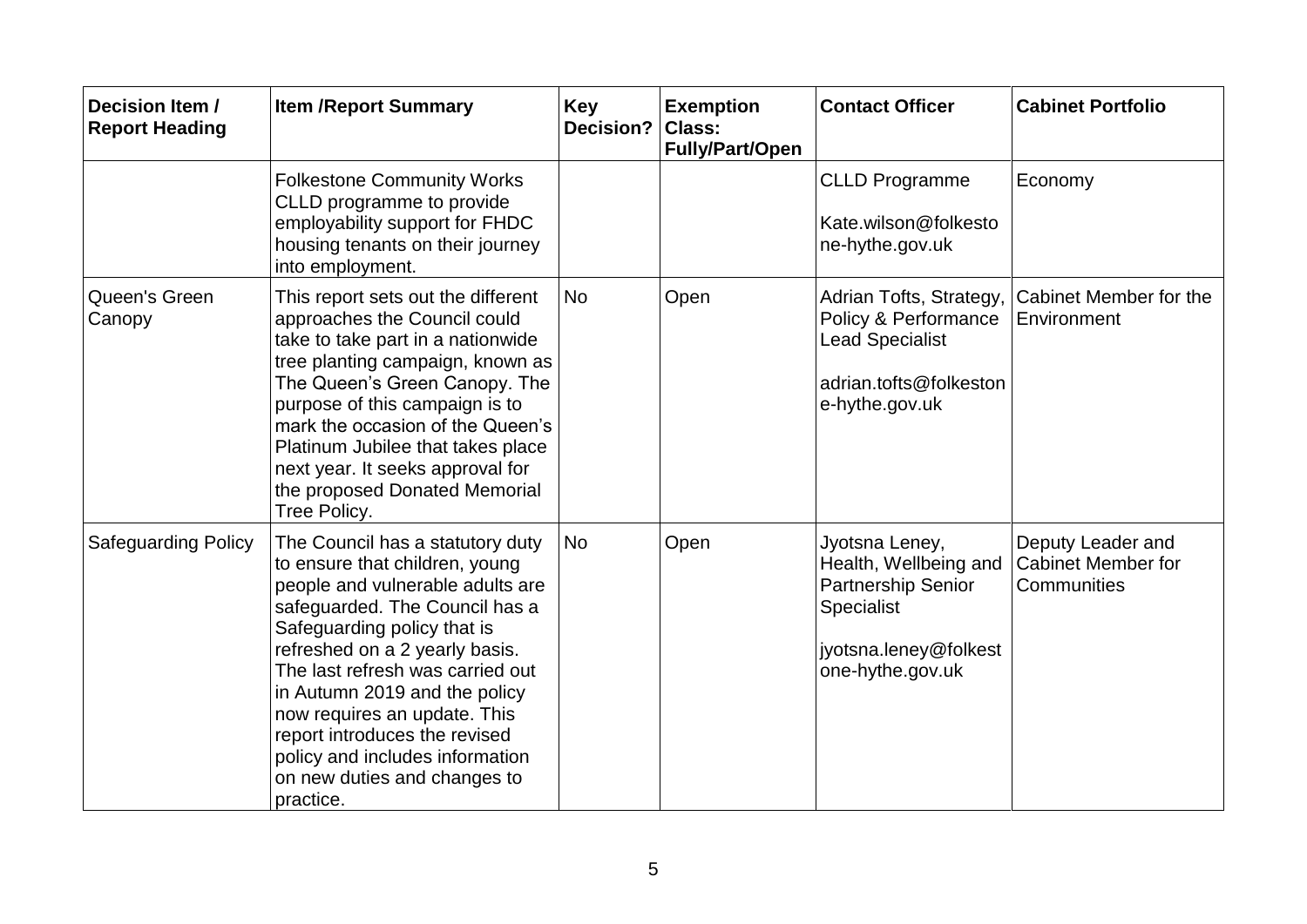| Decision Item /<br><b>Report Heading</b>  | <b>Item /Report Summary</b>                                                                                                                                                                                                                                                                                                                                                                                                                                                                                                                                                                                                                                                                                                                                                                            | <b>Key</b><br>Decision? | <b>Exemption</b><br>Class:<br><b>Fully/Part/Open</b> | <b>Contact Officer</b>                                                                                                  | <b>Cabinet Portfolio</b>                                                              |
|-------------------------------------------|--------------------------------------------------------------------------------------------------------------------------------------------------------------------------------------------------------------------------------------------------------------------------------------------------------------------------------------------------------------------------------------------------------------------------------------------------------------------------------------------------------------------------------------------------------------------------------------------------------------------------------------------------------------------------------------------------------------------------------------------------------------------------------------------------------|-------------------------|------------------------------------------------------|-------------------------------------------------------------------------------------------------------------------------|---------------------------------------------------------------------------------------|
| Update on<br>Bigginswood<br>Development   | The report provides an update to<br>Members regarding the current<br>position of the Bigginswood site.<br>Following the last Cabinet report<br>in 2019 the report updates on the<br>sale of the housing land as<br>previously agreed and asks<br>Members to consider a new offer<br>made for the commercial element<br>of the site. The report provides<br>details of the Council's successful<br>bid to One Public Estate's,<br><b>Brownfield Sites Release Fund</b><br>and outlines the forward<br>programme for ecology,<br>remediating the site, and putting<br>in the associated infrastructure.<br>Members are also asked to note<br>that Officers will be publishing a<br>tender for the remediation and<br>infrastructure works in order to<br>commence works as early as<br>possible in 2022. | Yes                     | Part exempt                                          | Andy Blaszkowicz,<br><b>Director of Housing</b><br>and Operations<br>andy.blaszkowicz@fol<br>kestone-hythe.gov.uk       | <b>Cabinet Member for</b><br><b>Property Management</b><br>and Grounds<br>Maintenance |
| <b>December</b>                           |                                                                                                                                                                                                                                                                                                                                                                                                                                                                                                                                                                                                                                                                                                                                                                                                        |                         |                                                      |                                                                                                                         |                                                                                       |
| 2021 Contaminated<br><b>Land Strategy</b> | This report presents a draft 2021<br>Contaminated Land Strategy for<br>approval. The strategy outlines<br>the Council's regulatory role and<br>approach to contaminated land.                                                                                                                                                                                                                                                                                                                                                                                                                                                                                                                                                                                                                          | Yes                     | Open                                                 | Adrian Tofts, Strategy,<br>Policy & Performance<br>Lead Specialist,<br>Andrew Rush,<br><b>Regulatory Services &amp;</b> | <b>Cabinet Member for</b><br><b>Property Management</b><br>and Grounds<br>Maintenance |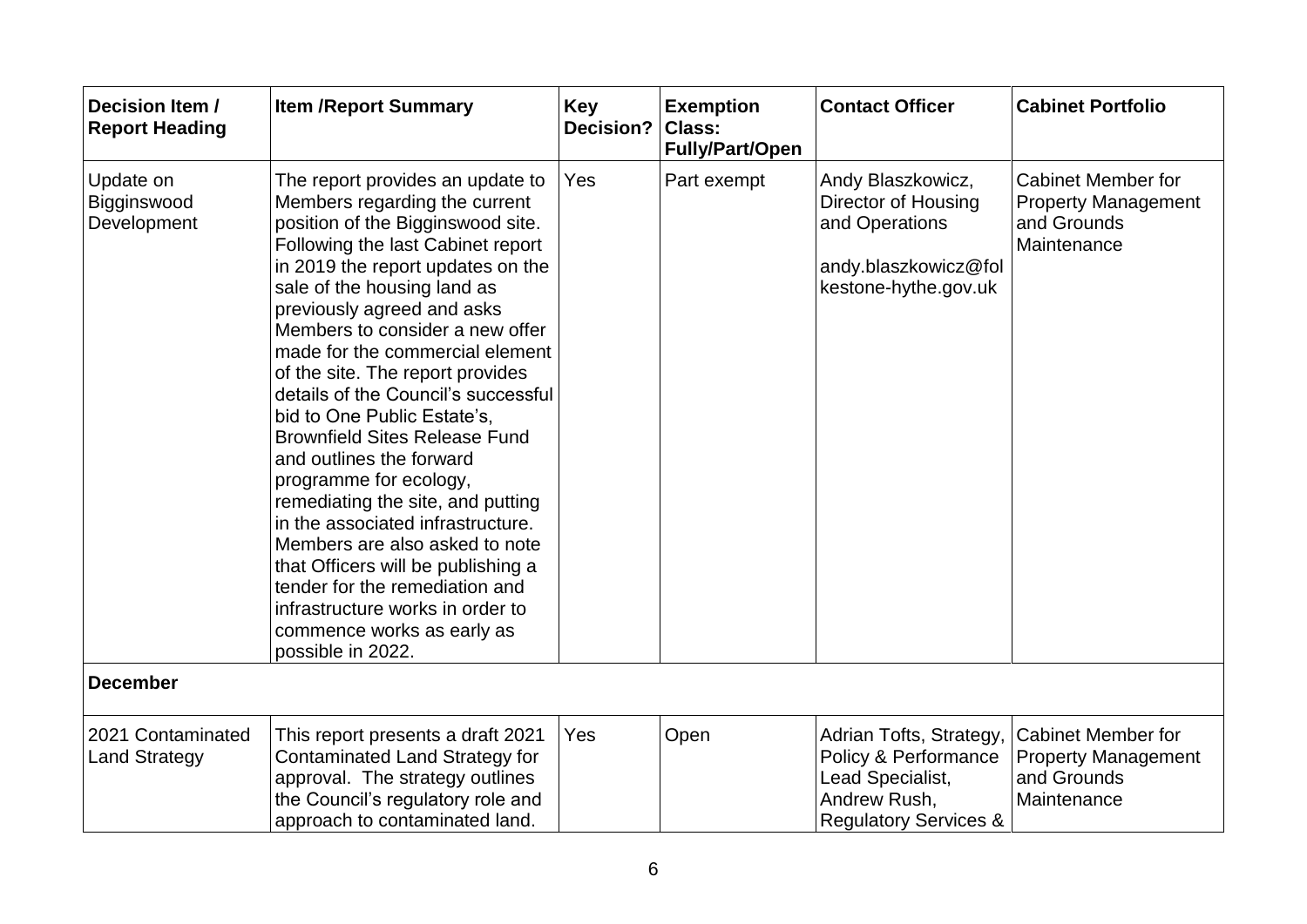| Decision Item /<br><b>Report Heading</b>       | <b>Item /Report Summary</b>                                                                                                                                                                                                                                                                                                                                                                                                                                          | <b>Key</b><br>Decision? | <b>Exemption</b><br>Class:<br><b>Fully/Part/Open</b> | <b>Contact Officer</b>                                                                                                                                | <b>Cabinet Portfolio</b>                                                             |
|------------------------------------------------|----------------------------------------------------------------------------------------------------------------------------------------------------------------------------------------------------------------------------------------------------------------------------------------------------------------------------------------------------------------------------------------------------------------------------------------------------------------------|-------------------------|------------------------------------------------------|-------------------------------------------------------------------------------------------------------------------------------------------------------|--------------------------------------------------------------------------------------|
|                                                |                                                                                                                                                                                                                                                                                                                                                                                                                                                                      |                         |                                                      | <b>Corporate Contracts</b><br><b>Lead Specialist</b><br>adrian.tofts@folkeston<br>e-hythe.gov.uk,<br>andrew.rush@folkesto<br>ne-hythe.gov.uk          |                                                                                      |
| <b>Bulky Waste</b><br><b>Collection Scheme</b> | This report reviews the provision<br>and charges of bulky waste<br>collection services in relation the<br>service being accessible for all<br>customers.                                                                                                                                                                                                                                                                                                             | <b>No</b>               | Open                                                 | Andrew Rush,<br>Regulatory Services & Enforcement,<br><b>Corporate Contracts</b><br><b>Lead Specialist</b><br>andrew.rush@folkesto<br>ne-hythe.gov.uk | <b>Cabinet Member for</b><br><b>Regulatory Services,</b><br>Waste & Building control |
| <b>Budget Strategy</b><br>2022/23              | This Budget Strategy sets out the Yes<br>quidelines for preparing<br>the<br>2022/23 Budget. It supports the<br>Corporate Plan and aligns with<br>the direction and objectives of the<br>Medium Term Financial Strategy<br>(MTFS).<br>Strategy<br><b>Budget</b><br>takes<br>The<br>account of current and future<br>financial issues, sets out the<br>underlying assumptions and initial<br>budget-setting<br>proposals<br>and<br>provides a timetable for delivering |                         | Open                                                 | Charlotte Spendley,<br>Director of Corporate<br><b>Services</b><br>charlotte.spendley@fo<br>Ikestone-hythe.gov.uk                                     | Leader of the Council                                                                |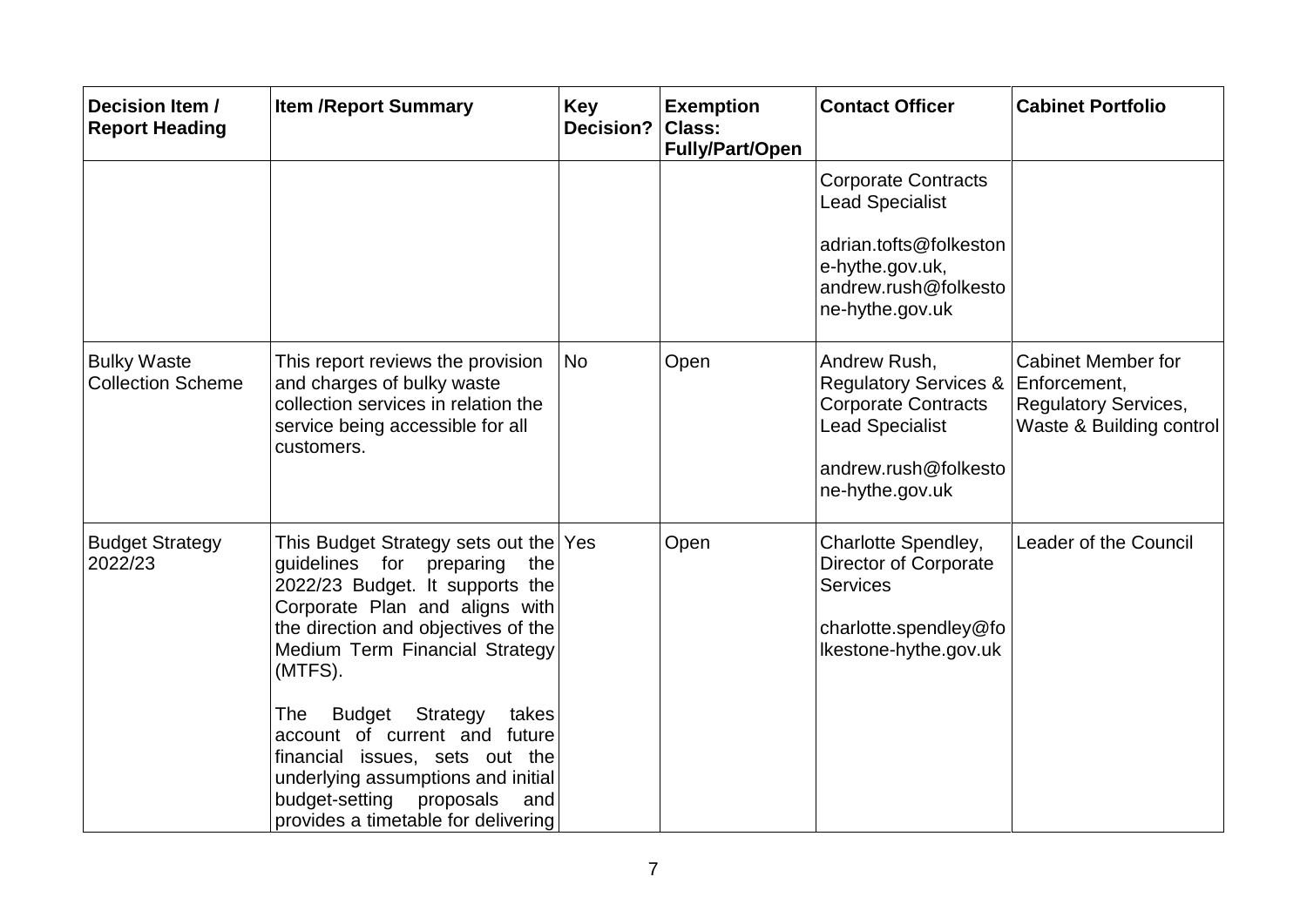| Decision Item /<br><b>Report Heading</b> | <b>Item /Report Summary</b>                                                                                                                                                                                                                                            | <b>Key</b><br><b>Decision?</b> | <b>Exemption</b><br><b>Class:</b><br><b>Fully/Part/Open</b> | <b>Contact Officer</b>                                                                                                   | <b>Cabinet Portfolio</b>                          |
|------------------------------------------|------------------------------------------------------------------------------------------------------------------------------------------------------------------------------------------------------------------------------------------------------------------------|--------------------------------|-------------------------------------------------------------|--------------------------------------------------------------------------------------------------------------------------|---------------------------------------------------|
|                                          | a balanced budget in 2022/23.                                                                                                                                                                                                                                          |                                |                                                             |                                                                                                                          |                                                   |
| Fees & Charges<br>2022/23                | This report focuses on the<br>proposed fees and charges for<br>2022/23 which will contribute<br>towards meeting the council's<br>2022/23 budget objectives and<br>Medium Term Financial Strategy.                                                                      | Yes                            | Open                                                        | Charlotte Spendley,<br>Director of Corporate<br><b>Services</b><br>charlotte.spendley@fo<br>Ikestone-hythe.gov.uk        | Leader of the Council                             |
| 'Green' business<br>grant scheme         | This item will propose a new<br>business grant scheme to support<br>businesses in the Folkestone &<br>Hythe district to adopt more<br>environmentally sustainable work<br>practises and develop new<br>opportunities or innovations for<br>green technology solutions. | Yes                            | Open                                                        | Katharine Harvey,<br><b>Chief Economic</b><br><b>Development Officer</b><br>katharine.harvey@folk<br>estone-hythe.gov.uk | Cabinet Member for the<br><b>District Economy</b> |
| <b>Risk Management</b><br>Framework      | This report presents an updated<br><b>Risk Management Policy &amp;</b><br>Strategy for adoption by Cabinet<br>which will provide a framework for<br>Members and officers in the<br>management of risk.                                                                 | No                             | Open                                                        | Charlotte Spendley,<br>Director of Corporate<br><b>Services</b><br>charlotte.spendley@fo<br>Ikestone-hythe.gov.uk        | Leader of the Council                             |
| <b>Fair Tax Declaration</b>              | This report explores the<br>implications if the council chose<br>to adopt a Fair Tax declaration<br>and presents research undertake<br>by officers to enable Cabinet to<br>determine the future direction.                                                             | <b>No</b>                      | Open                                                        | Charlotte Spendley,<br>Director of Corporate<br><b>Services</b><br>charlotte.spendley@fo<br>Ikestone-hythe.gov.uk        | Leader of the Council                             |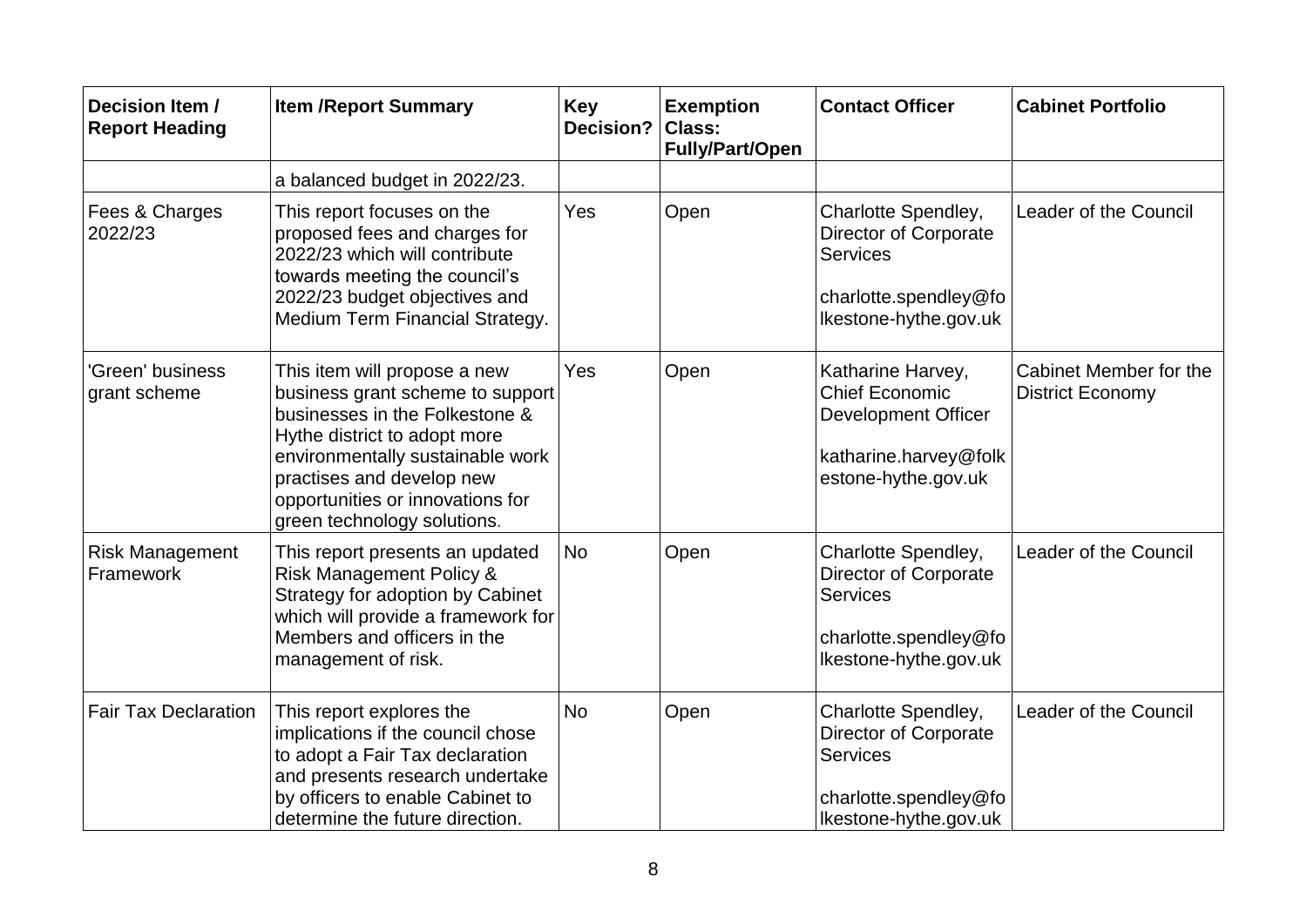| Decision Item /<br><b>Report Heading</b>          | <b>Item /Report Summary</b>                                                                                                                                                                                                                                                                                                                                                                                 | <b>Key</b><br><b>Decision?</b> | <b>Exemption</b><br>Class:<br><b>Fully/Part/Open</b> | <b>Contact Officer</b>                                                                                                | <b>Cabinet Portfolio</b>                                                                                                              |
|---------------------------------------------------|-------------------------------------------------------------------------------------------------------------------------------------------------------------------------------------------------------------------------------------------------------------------------------------------------------------------------------------------------------------------------------------------------------------|--------------------------------|------------------------------------------------------|-----------------------------------------------------------------------------------------------------------------------|---------------------------------------------------------------------------------------------------------------------------------------|
|                                                   |                                                                                                                                                                                                                                                                                                                                                                                                             |                                |                                                      |                                                                                                                       |                                                                                                                                       |
| January                                           |                                                                                                                                                                                                                                                                                                                                                                                                             |                                |                                                      |                                                                                                                       |                                                                                                                                       |
| <b>Folkestone Town</b><br>Centre Highways<br>Land | The report seeks approval for the<br>Council to acquire highways land<br>in Folkestone town centre from<br>Kent County Council.                                                                                                                                                                                                                                                                             | Yes                            | Open                                                 | Ewan Green, Director<br>of Place<br>ewan.green@folkesto<br>ne-hythe.gov.uk                                            | <b>Cabinet Member for</b><br>Housing and special<br>projects, Cabinet<br>Member for the District<br>Economy, Leader of the<br>Council |
| Adoption of the Core<br><b>Strategy Review</b>    | This report summarises the<br>findings of the Inspectors' report<br>into the Core Strategy Review<br>and the their recommended Main<br>Modifications to the plan. The<br>report puts forward the text of the<br>Core Strategy Review, as<br>amended by the Main<br>Modifications, and recommends<br>that the council adopts the plan<br>so that it can be used in the<br>development management<br>process. | Yes                            | Open                                                 | Adrian Tofts, Strategy,<br>Policy & Performance<br><b>Lead Specialist</b><br>adrian.tofts@folkeston<br>e-hythe.gov.uk | Cabinet Member for the<br><b>District Economy</b>                                                                                     |
| Asset management<br>strategy                      |                                                                                                                                                                                                                                                                                                                                                                                                             | Yes                            |                                                      |                                                                                                                       |                                                                                                                                       |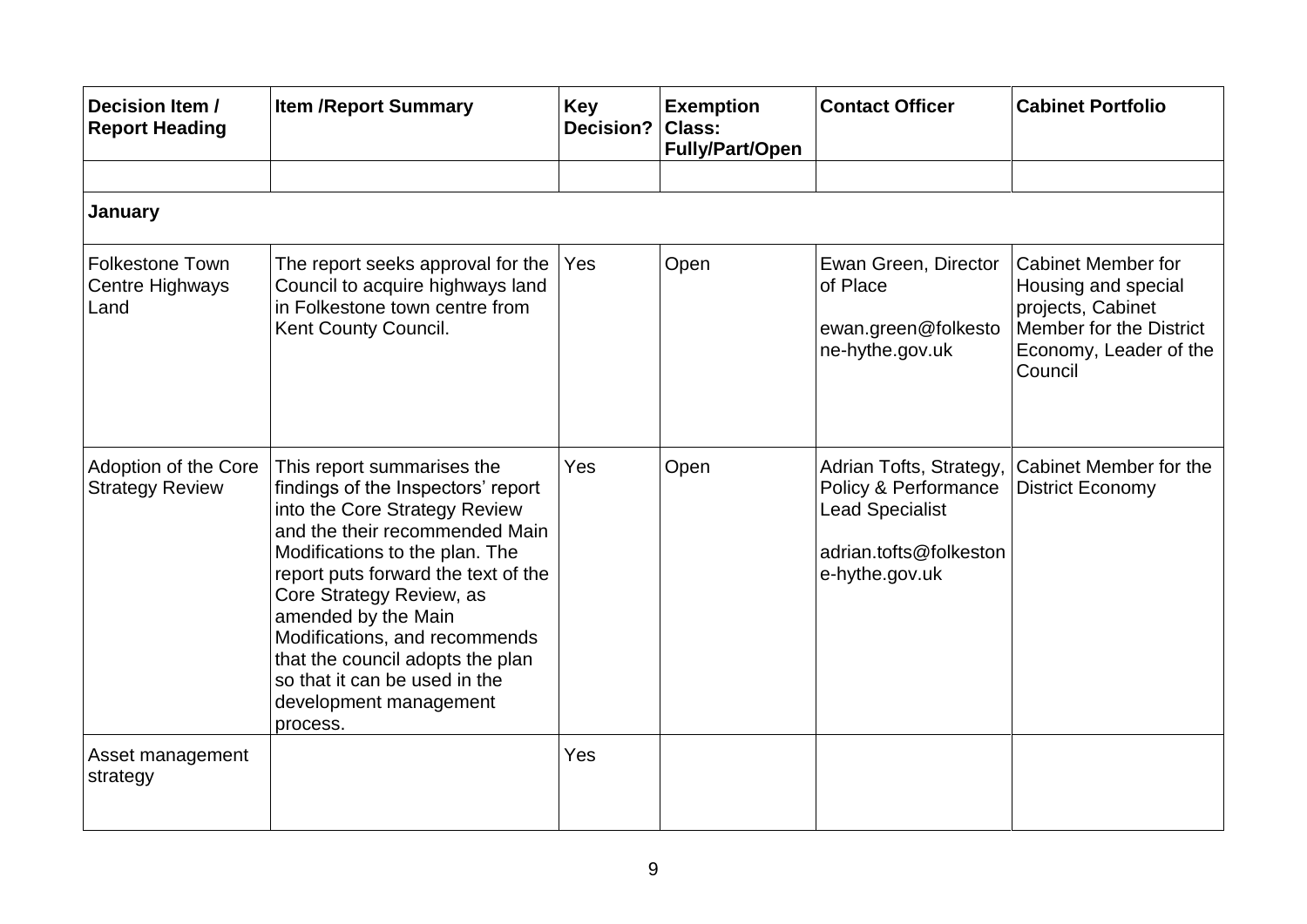| Decision Item /<br><b>Report Heading</b>                                                                                                | <b>Item /Report Summary</b>                                                                                                                                                                                                                                                                                          | <b>Key</b><br>Decision? | <b>Exemption</b><br><b>Class:</b><br><b>Fully/Part/Open</b> | <b>Contact Officer</b>                                                                                                | <b>Cabinet Portfolio</b> |
|-----------------------------------------------------------------------------------------------------------------------------------------|----------------------------------------------------------------------------------------------------------------------------------------------------------------------------------------------------------------------------------------------------------------------------------------------------------------------|-------------------------|-------------------------------------------------------------|-----------------------------------------------------------------------------------------------------------------------|--------------------------|
| <b>Detailed Draft</b><br><b>General Fund budget</b><br>2022/23                                                                          | This report sets out the Council's<br>Draft General Fund budget for<br>2022/23.                                                                                                                                                                                                                                      | Yes                     | Open                                                        | Charlotte Spendley,<br>Director of Corporate<br><b>Services</b><br>charlotte.spendley@fo<br>Ikestone-hythe.gov.uk     | Leader of the Council    |
| Treasury<br>Management<br><b>Strategy Statement</b><br>for 2022/23 and<br>Treasury<br>Management<br><b>Monitoring Report</b><br>2021/22 | The report sets out the proposed<br>strategy for treasury management<br>for 2022/23 including Treasury<br>Management Indicators. The<br>report also provides an update on<br>the council's treasury<br>management activities that have<br>taken place during 2021/22<br>against the agreed strategy for<br>the year. | Yes                     | Open                                                        | Jane Walker,<br>Communications &<br><b>Engagement Senior</b><br>Specialist<br>jane.walker@folkesto<br>ne-hythe.gov.uk | Leader of the Council    |
| Quarter 3 HRA<br>Revenue & Capital<br><b>Budget Monitoring</b><br>Report                                                                | The monitoring report provides a<br>projection of the end of year<br>financial position of the Housing<br>Revenue Account (HRA)<br>Revenue and Capital Programme<br>profiled for 2021/22, based on<br>expenditure to 30 November<br>2021                                                                             | <b>No</b>               | Open                                                        | Cheryl Ireland, Chief<br><b>Financial Services</b><br>Officer<br>cheryl.ireland@folkest<br>one-hythe.gov.uk           | Leader of the Council    |
| <b>General Fund</b><br><b>Revenue Quarter 3</b><br><b>Budget Monitoring</b>                                                             | The monitoring report provides a<br>projection of the end of year<br>financial position of the General<br>Fund revenue budget, based on                                                                                                                                                                              | <b>No</b>               | Open                                                        | Cheryl Ireland, Chief<br><b>Financial Services</b><br>Officer                                                         | Leader of the Council    |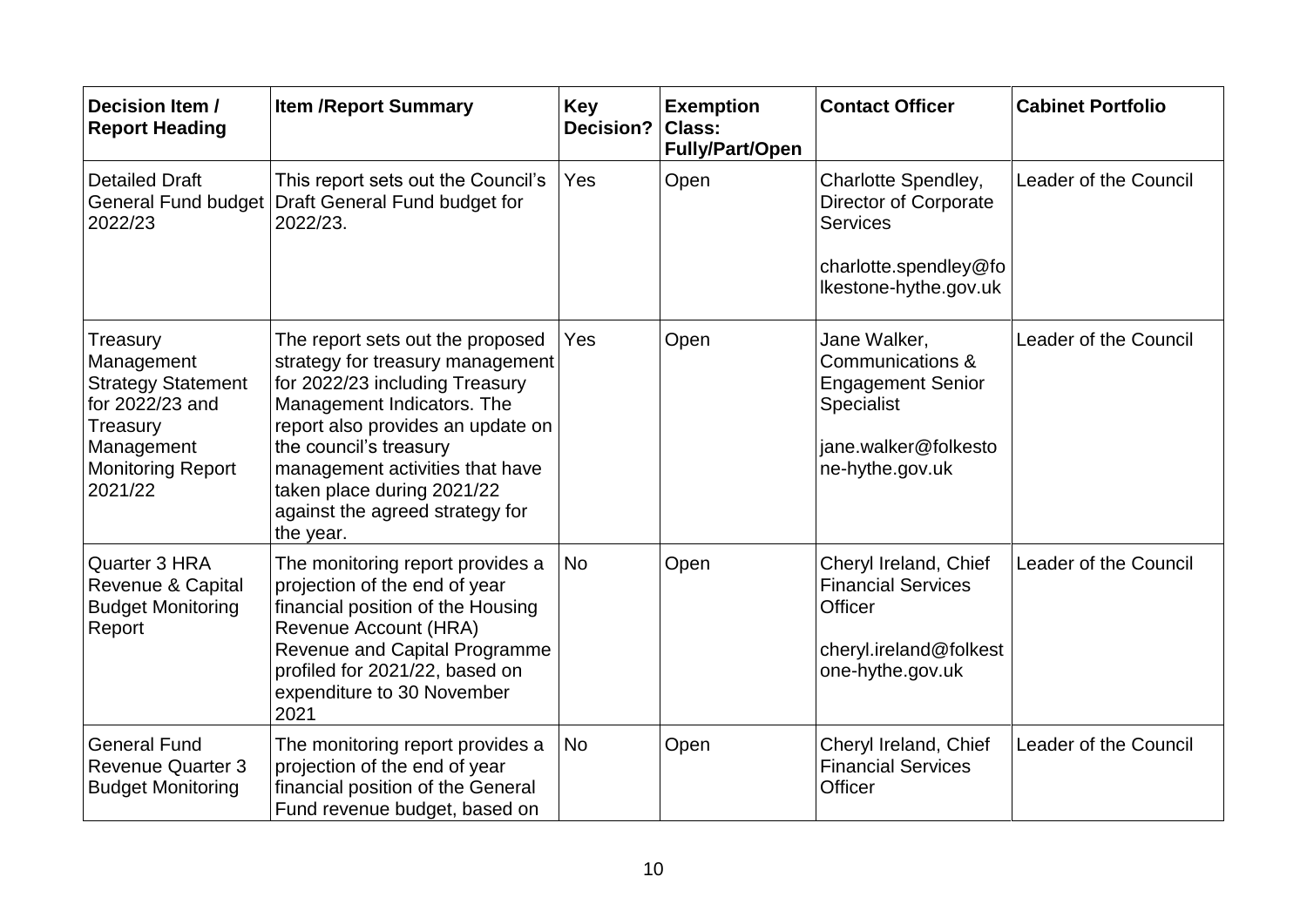| Decision Item /<br><b>Report Heading</b>                      | <b>Item /Report Summary</b>                                                                                                                                                      | <b>Key</b><br>Decision? | <b>Exemption</b><br><b>Class:</b><br><b>Fully/Part/Open</b> | <b>Contact Officer</b>                                                                                             | <b>Cabinet Portfolio</b> |  |
|---------------------------------------------------------------|----------------------------------------------------------------------------------------------------------------------------------------------------------------------------------|-------------------------|-------------------------------------------------------------|--------------------------------------------------------------------------------------------------------------------|--------------------------|--|
|                                                               | expenditure to 30 November<br>2021                                                                                                                                               |                         |                                                             | cheryl.ireland@folkest<br>one-hythe.gov.uk                                                                         |                          |  |
| <b>General Fund Capital</b><br>Quarter 3 Budget<br>Monitoring | The monitoring report provides a<br>projection of the end of year<br>financial position of the General<br>Fund capital programme, based<br>on expenditure to 30 November<br>2021 | <b>No</b>               | Open                                                        | Cheryl Ireland, Chief<br><b>Financial Services</b><br>Officer<br>cheryl.ireland@folkest<br>one-hythe.gov.uk        | Leader of the Council    |  |
| <b>Otterpool Park LLP</b><br><b>Business Plan</b><br>summary  | The report will present the<br>Otterpool Park LLP updated<br>business plan for approval of<br>Cabinet.                                                                           | Yes                     | Part exempt                                                 | Ewan Green, Director<br>of Place<br>ewan.green@folkesto<br>ne-hythe.gov.uk                                         | Leader of the Council    |  |
| Date to be confirmed                                          |                                                                                                                                                                                  |                         |                                                             |                                                                                                                    |                          |  |
| Update to HRA<br><b>Business Plan</b>                         | This report provides an update to<br>the HRA new build and<br>acquisition programme for the<br>period 2020 - 2050.                                                               | Yes                     | Open                                                        | Cheryl Ireland, Chief<br><b>Financial Services</b><br><b>Officer</b><br>cheryl.ireland@folkest<br>one-hythe.gov.uk | Leader of the Council    |  |